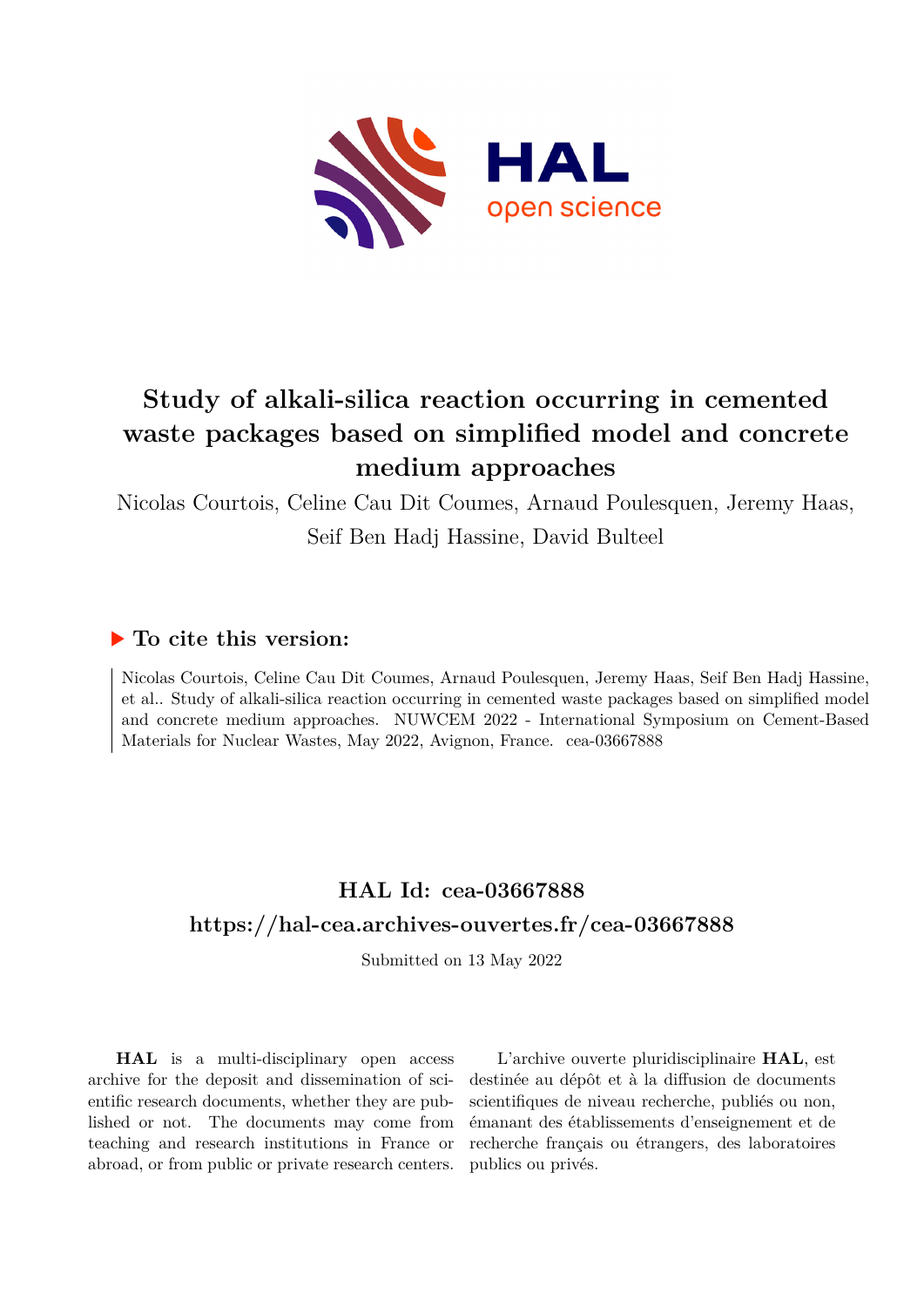## **Study of alkali-silica reaction occurring in cemented waste packages based on simplified model and concrete medium approaches**

Nicolas Courtois1<sup>,2,3,</sup>\*, Céline Cau Dit Coumes<sup>1</sup>, Arnaud Poulesquen<sup>1</sup>, Jérémy Haas<sup>1</sup>, Seifallah Ben Hadj Hassine<sup>4</sup>, David Bulteel<sup>2,3</sup>

<sup>1</sup>CEA, DES, ISEC, DE2D, SEAD, LCBC, Univ. Montpellier, Marcoule, France

<sup>2</sup>Univ. Lille, Institut Mines-Télécom, Univ. Artois, Junia, ULR 4515 - LGCgE - Laboratoire de Génie Civil et géoEnvironnement, F-59000 Lille, France

3 IMT Nord Europe, Institut Mines-Télécom, Centre for Materials and Processes, F-59000 Lille, France <sup>4</sup>Belgian Agency for Radioactive Waste and Enriched Fissile Materials, ONDRAF, NIRAS, Avenue des Arts 14, 1210, Brussels, Belgium

*\**Corresponding Author, E-mail: nicolas.courtois@cea.fr

#### *KEYWORDS: alkali-silica reaction, extent of reaction, flint aggregate, model medium*

#### **Abstract**

Nuclear power production generates radioactive waste, the management of which is an important industrial and environmental issue. Low – or intermediate – level radioactive aqueous waste can be concentrated by evaporation, stabilized and solidified with Portland cement before being sent to disposal. Interactions can however occur between the waste and the cement phases or aggregates, and decrease the stability of the final waste forms.

The formation of a gel-like product, which results from an alkali-aggregate reaction, has been recently observed at the surface of cemented drums of evaporator concentrates. Its properties differ however from those usually reported for alkali-silica gels in many aspects: (i) very low calcium concentration, (ii) significant presence of Zn<sup>2+</sup>, Cl<sup>-</sup>, B(OH)<sub>4</sub><sup>-</sup> and SO<sub>4</sub><sup>2-</sup> ions, (iii) high formation rate, (iv) rather limited damage of the cementitious matrix considering the amount of gel produced.

This work investigates the progress of alkali-silica reaction in the cemented drums, by studying the deterioration rate of the aggregates in model systems and in simulated concrete specimens.

A synthetic alkaline solution, which mimics the pore solution including the waste, was used to degrade the siliceous aggregates under controlled conditions. The extent of degradation caused by alkali-silica reaction was determined by weighing the residual flint aggregates and quantified by thermogravimetric analysis (TGA), specific surface area measurements, and gas pycnometry.

A concrete specimen, formulated to be representative of the concrete embedding the radioactive waste, was cast and submitted to a thermal cycle, before being cured at 20°C and 90% relative humidity. Samples were taken from the concrete specimen and were observed at the micrometric scale using a scanning electron microscope coupled with energy dispersive X-ray analysis (SEM-EDX). The aggregates contained in the concrete were then mechanically and chemically retrieved, before being characterized by TGA.

The model medium allows highlighting the advanced dissolution of the flint constitutive of the aggregates, leaving intact the most crystalline fraction of the grains. These results comply with the observations led on aggregates extracted from concrete samples, using SEM-EDX. Using this model medium, high degradation extent of the aggregates can be achieved. Indeed, the degradation progress of aggregates in concrete medium after 18 months could be reached in only a few hours using the model medium.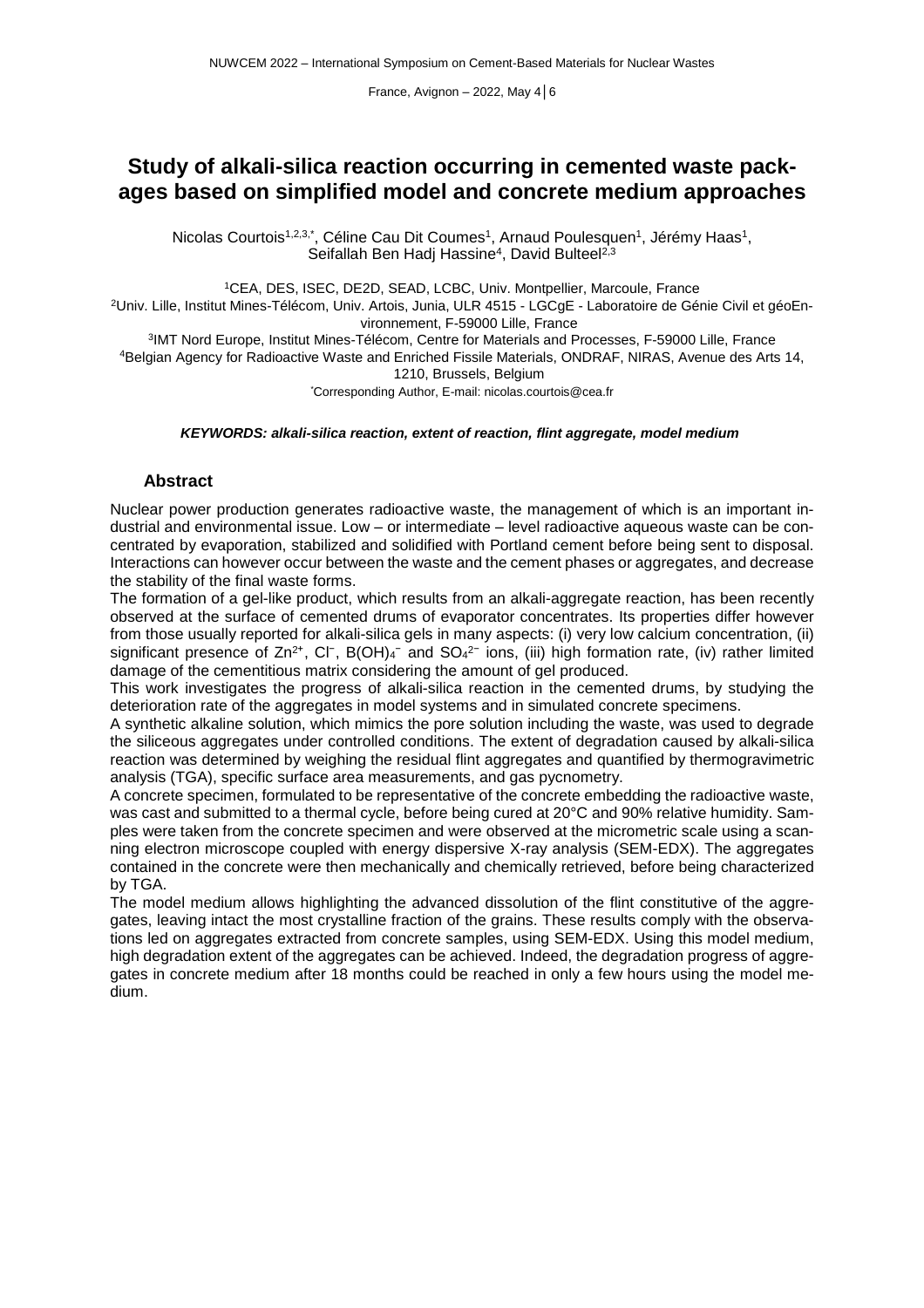#### **1 Introduction**

Nuclear power production generates radioactive wastes, the management of which is an important industrial and environmental issue. Thus, low - or intermediate - level radioactive aqueous waste streams can be concentrated by evaporation, stabilized and immobilized with a hydraulic binder, usually a Portland cement or a blast furnace slag cement, before being sent to disposal. Interactions can however occur between some waste components and the cement phases or aggregates, and decrease the stability of the final waste forms. Aqueous waste streams, produced by Doel nuclear power plant in Belgium, were concentrated by evaporation, leading to evaporator concentrates with numerous chemical species. The presence of boron and the acidic pH of the waste led to the addition of sodium hydroxide in order to maintain the workability of the fresh concrete and avoid a too long setting time. The concentrate was then stored in tanks at 80°C to avoid borate crystallization, until the cementation step. This latter consisted in an in-drum mixing process, in which the raw materials were introduced in the order detailed hereinafter. Firstly, siliceous aggregates were introduced into the empty drum. Afterwards, the warm concentrate was incorporated. Lastly, the cement was added to the mixture. The warm concentrate incorporation and the exothermic hydration of the cement phases led to a peculiar thermal history of the drums, with a temperature rise up to 90°C, as shown in [Figure](#page-2-0) 1.



<span id="page-2-0"></span>Figure 1. Thermal history of the cemented waste packages

The formation of a gel-like product was observed in 2013, at the surface of some of the waste packages cemented between 1983 and 2012, leading in some cases to cracks in the stabilization matrix and to the leaking of some canisters [1]. This alteration of the immobilization matrix jeopardizing the conformity of the drums regarding current regulations, it is a matter of concern to understand more precisely the root causes of this gel-like product formation and to anticipate if a drum is either going to produce more gel in the future or not.

This work aims at investigating the progress of alkali-silica reaction (ASR) in the cemented waste drums, by studying the deterioration rate of the aggregates in a model medium and in simulated concrete specimens.

The model medium approach was initially developed by Bulteel et al. [2] and was adapted in this work to take into account the chemical complexity of the cemented waste. A synthetic alkaline solution, designed as a non-radioactive surrogate of the waste, was used to degrade a flint aggregate for different durations under controlled conditions. The extent of degradation caused by ASR was quantified by weighing the residual flint aggregate and characterizing it using thermogravimetric analysis (TGA). Its deterioration state was assessed by specific surface area (SSA) measurements and gas pycnometry. Non-radioactive concrete specimens, formulated to be representative of the concrete embedding the

waste, were cast and submitted to a thermal cycle representative of the thermal history endured by the cemented waste packages [\(Figure](#page-2-0) 1), before being cured at 20°C and 90% relative humidity. Samples were taken from the concrete specimens and were observed at the micrometric scale using a scanning electron microscope coupled with energy dispersive X-ray analysis (SEM-EDX). The aggregates contained in the concrete were retrieved mechanically and chemically, before being characterized by TGA.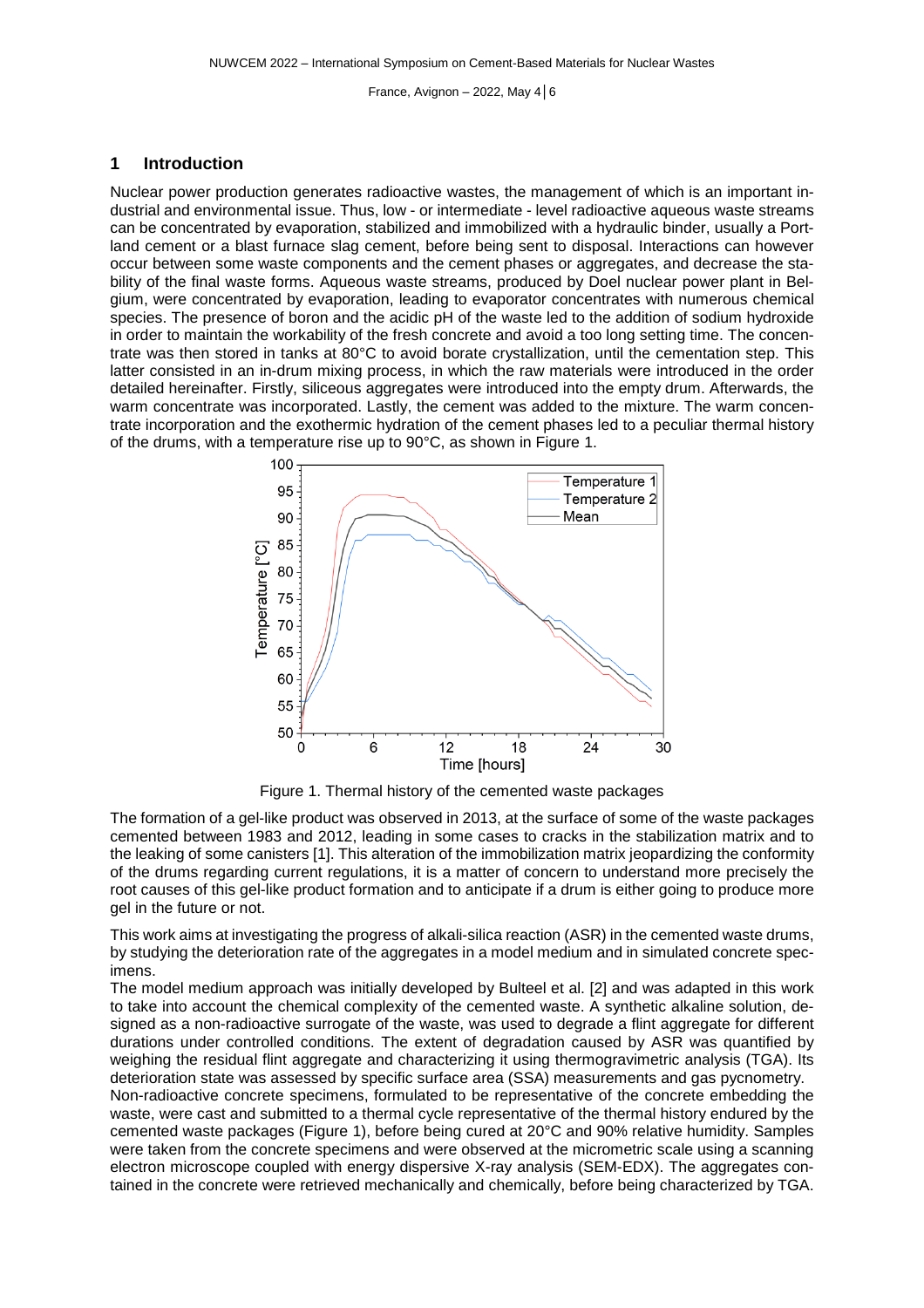#### **2 Materials and methods**

#### **2.1 Analytical techniques**

Thermogravimetric analyses (TGA) were performed using a Netzsch STA 409 PC device. 100 mg of degraded flint aggregate were put into an alumina crucible and the analysis was performed under a 50 mL/min nitrogen flow using the following temperature program: dynamic step from 25°C to 105°C with a 2°C/min rate, isothermal step at 105°C for 3 hours, dynamic step from 105°C to 1000°C with a 3°C/min rate, isothermal step at 1000°C for 1 hour.

Specific surface area (SSA) values of degraded flint aggregate were determined using a Micromeritics ASAP 2020 surface area system. Prior to the analysis, samples were frozen in liquid nitrogen and freeze-dried at 30 µbar for at least 4 days. Then, they were degassed at 90°C and 3 µbar for 40 hours. Finally, nitrogen sorption isotherms were obtained within the range  $0.05 < P/P^0 < 0.30$  at liquid nitrogen temperature (77 K), which allowed to apply BET theory and to assess SSA values.

Volumetric mass densities of degraded flint aggregate were measured using a Micromeritics AccuPyc II 1330 helium gas pycnometer. The analysis chamber had a nominal volume of 1 cm<sup>3</sup> and was calibrated beforehand. Each volumetric mass density value considered hereinafter is the mean value of 20 stable measurements.

Polished sections of concrete samples were observed by scanning electron microscopy (SEM) using a FEI Inspect S50 SEM device in high vacuum mode, with an acceleration voltage of 15 kV, a current intensity of 50 nA, and a working distance of 9.7 mm. Elemental mappings were performed using energy dispersive X-ray analysis (EDX) with a Bruker X-flash SSD detector (10 mm<sup>2</sup> area) in high vacuum.

#### **2.2 Materials used**

Silicate species are named after Engelhardt nomenclature [3] as Q<sup>n</sup>, with n between 0 and 4 being the number of silicon atoms the considered silicon atom is linked with, via oxygen bridges.

#### **2.2.1 Flint aggregate**

The flint aggregate studied in this work was extracted from a littoral formation of flint pebbles in the North of France. It was used to simulate the reactive siliceous aggregates used during the 1980's to immobilize the waste at Doel Nuclear Power Plant. It contained  $96\%$  SiO<sub>2</sub>, minor amounts of CaCO<sub>3</sub>, Al<sub>2</sub>O<sub>3</sub>, Fe<sub>2</sub>O<sub>3</sub> and traces of MgO, Na2O and K2O (elemental composition expressed as oxides) as determined by ICP-AES after borate fusion at 950°C and hydrochloric dissolution. Its initial particle-size distribution was between 0.063 mm and 16 mm. At its natural state, this flint aggregate is predominantly constituted by  $Q<sup>4</sup>$  silicon atoms and around 7%  $Q<sup>3</sup>$  silicon atoms, which are natural crystalline flaws in its network [2].

#### **2.2.2 Alkaline suspension (waste surrogate)**

The alkaline suspension was a non-radioactive surrogate containing the main species of the waste. Its composition is detailed in [Table](#page-3-0) 1.

| <b>Species</b>                   | Concentration | <b>Species</b>      | Concentration |
|----------------------------------|---------------|---------------------|---------------|
| Na <sub>2</sub> SO <sub>4</sub>  | 127           | NaNO <sub>3</sub>   | 13            |
| $H_3BO_3$                        | 1136          | NaCl                | 132           |
| Na <sub>2</sub> SiO <sub>3</sub> | 225           | <b>NaOH</b>         | 2476          |
| $Na_3PO_4 \cdot 12 H_2O$         | 136           | Ca(OH) <sub>2</sub> | 279           |

<span id="page-3-0"></span>Table 1. Theoretical composition of the alkaline solution used as a surrogate of the waste (mmol/kg)

Powders were added to ultrapure water to reach the desired composition. The heterogeneous solution was then heated at 90°C and stirred at 350 rpm during 46 hours. Some undissolved salts remained after this step. The total theoretical sodium content of this suspension was 3734 mmol/kg.

#### **2.3 Model medium approach**

In the model medium approach presented in this work, the flint aggregate was submitted to an alkaline solution in presence of a calcium reservoir. The medium was prepared in an autoclave, which was sealed and submitted to a temperature rise in order to accelerate the degradation process.

#### **2.3.1 Alkaline degradation**

Two grams of flint aggregate were poured in stainless steel autoclaves, pre-heated at 90°C. Beforehand, its granular distribution adjusted between 0.16 mm and 0.63 mm by grinding and sieving, in order to increase its reactive surface and thus to accelerate the degradation process. Ultra-fine particles were discarded in order to keep exclusively the deleterious fraction regarding ASR. The airtightness of these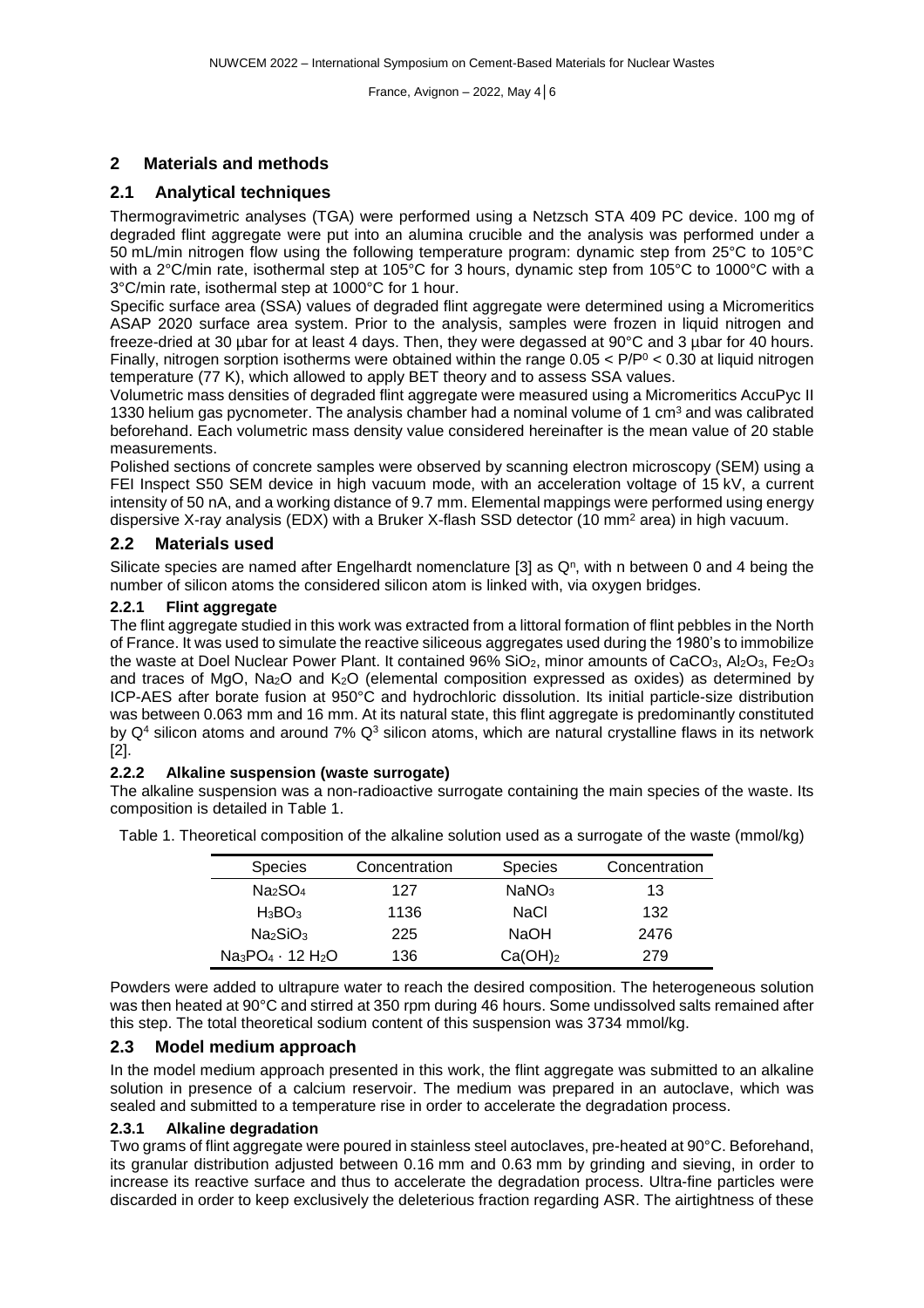autoclaves was checked with water beforehand, and only those exhibiting less than 2% leakage after 8 days at 90°C were used thereafter.

One gram of calcium hydroxide was added in the autoclave to simulate the influence of the Portland cementitious matrix by providing a calcium reservoir.

20 mL of the alkaline solution were then added in the autoclave in order to cover the solids. Beforehand, the remaining undissolved salts were removed by filtration under vacuum at 0.2 µm, in order to avoid silica dissolution coming from both flint aggregate and residual undissolved sodium metasilicate during the degradation. The composition of the filtrated solution was measured by ICP-AES to be  $[Na] = 3.1 \pm 0.2$  mol/kg,  $[Si] = 112 \pm 6$  mmol/kg, and  $[Ca] = 0.027 \pm 0.001$  mmol/kg. The smaller experimental concentrations regarding these elements mainly resulted from the reach of an equilibrium between undissolved salts and the solution. In particular, the low experimental dissolved calcium content could result from the low and retrograde solubility of calcium hydroxide in alkaline media [4].

After sealing, autoclaves were heated at 90°C for a desired duration. This temperature is representative of the highest temperature reached by the cemented waste drums [\(Figure](#page-2-0) 1), after the cementation step. Degradation durations of 4 hours, 15 hours, 1 day, 3 days and 8 days were chosen in order to monitor the evolution of the system along with the degradation duration and to reach the final balance. Autoclaves were then quenched in an ice-water bath for one hour, in order to stop the degradation reactions, and were opened to recover both liquid and solid phases.

During this alkaline degradation, hydroxide ions provided by the solution break the siloxane bonds of the flint aggregate to form silanol sites: some  $Q<sup>4</sup>$  silicon atoms are thus converted to  $Q<sup>3</sup>$  silicon atoms, as shown in reaction [\(1\)](#page-4-0).

$$
2 SiO2 (i.e. Q4) + NaOH \rightarrow SiO5/2- (i.e. Q3) + SiO5/2H (i.e. Q3) + Na+
$$
 (1)

Given the alkalinity of the degradation medium, the silanol sites are in a deprotonated state, as shown in reaction [\(2\)](#page-4-1).

<span id="page-4-2"></span><span id="page-4-1"></span><span id="page-4-0"></span>
$$
SiO_{5/2}H + OH^{-} \rightleftarrows SiO_{5/2}^{-} + H_{2}O
$$
 (2)

Electroneutrality is then ensured by cations present in the solution (Na+, Ca<sup>2+</sup>...). Some silicon atoms can be converted to  $Q^2$  or  $Q^1$  silicon atoms, however their proportion is deemed negligible compared to the proportion of  $Q^3$  formed.

Some silicon atoms can be further degraded and lead to the formation of monomeric  $Q<sup>0</sup>$  silicon atoms, i.e. the solubilization of the silica that constitutes the flint aggregate, as shown in reaction [\(3\)](#page-4-2).

$$
SiO_{5/2}^{-} + \frac{1}{2}H_2O + OH^{-} \rightarrow H_2SiO_4^{2-} \text{ (i.e. } Q^0)
$$
\n(3)

The dissolved silica can then diffuse within the solution and react with present cations to form new compounds such as calcium silicate hydrates (C–S–H) or calcium sodium silicate hydrates (C–N–S–H). At this state, the medium is designated as "State 1".

#### **2.3.2 Acidic treatment**

The solid fraction remaining in the autoclave (state 1) consisted of degraded flint aggregate, residual calcium hydroxide and ions present in the alkaline solution. The following acidic treatment was applied to recover exclusively degraded flint aggregate [5]: acidic washing (250 mL of 1 mol/L HCl at 700 rpm stirring, 4°C during 1 hour), decantation (2 hours at 4°C) and filtration under vacuum (0.45 µm). The solid was then dried at 40°C for 24 hours before being weighed and characterized by helium gas pycnometry and SSA measurement system.

This acidic washing allows destroying the residual reactive medium (remaining calcium hydroxide and newly formed phases) and protonating the silanol sites in the flint aggregate. At this state, the medium is designated as "State 2".

#### **2.3.3 Thermal treatment**

Finally, a thermal treatment at 1000°C was applied to the aggregate (state 2) using TGA, to condensate the protonated silanol sites back to siloxane bonds.

The thermal energy allows to condensate two silanol sites (Q<sup>3</sup>) into a siloxane bond (Q<sup>4</sup>) while a water molecule is released, as shown in reaction [\(4\)](#page-4-3).

<span id="page-4-3"></span>
$$
2SiO5/2H \stackrel{\Delta}{\longrightarrow} 2SiO2 + H2O
$$
 (4)

At this state, the medium is designated as "State 3".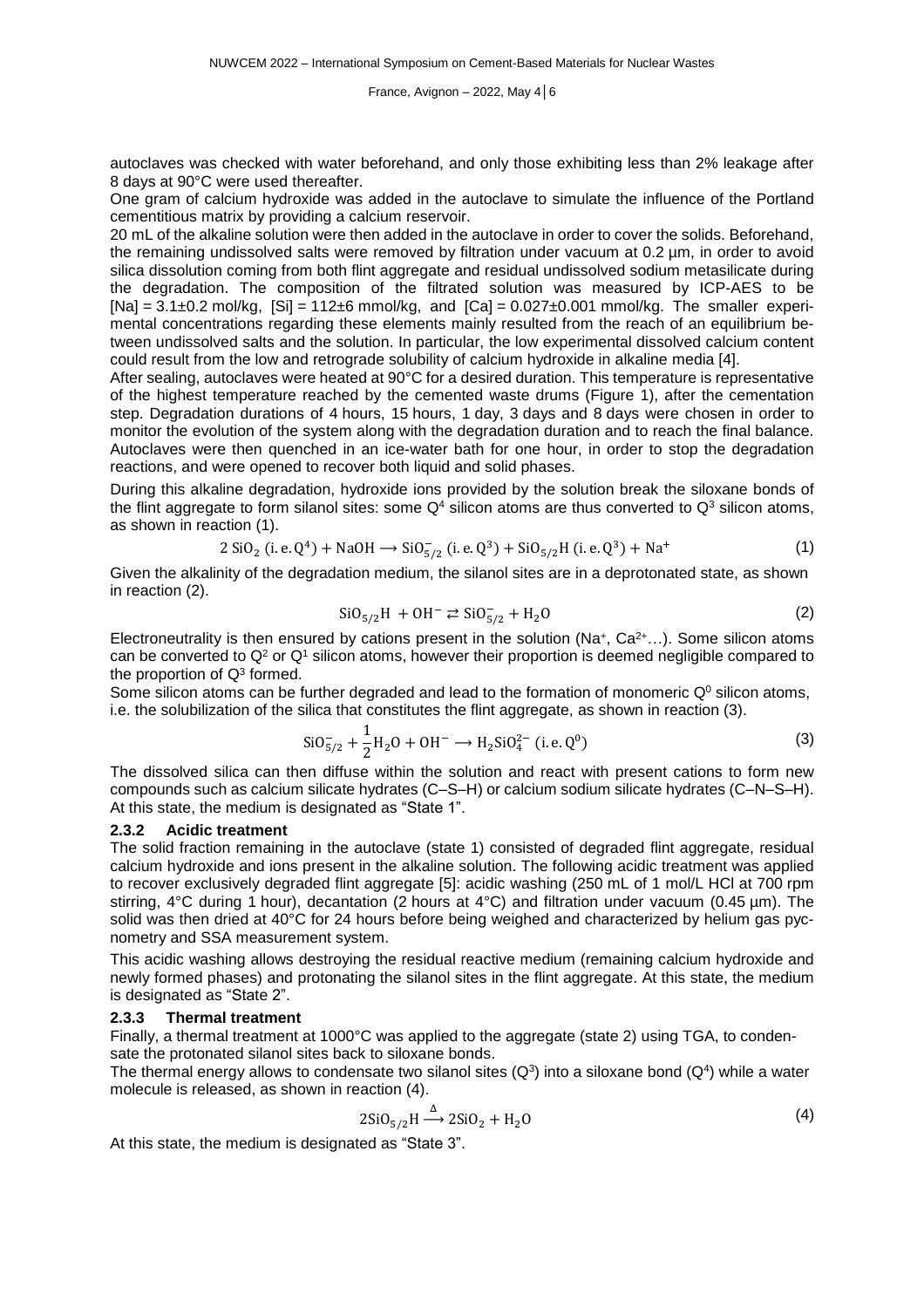#### **2.3.4 Summarizing diagram**

A summarizing diagram of the model medium approach is given in [Figure](#page-5-0) 2. One should note that in this diagram, silanol sites naturally present in the flint aggregate are not represented.





#### <span id="page-5-0"></span>**2.4 Concrete medium approach**

The flint aggregate used for the concrete mix had a particle-size distribution adjusted between 0.15 mm and 16 mm. It was put into a blender, then the cement – a CEM I 52.5 R SR3-NA, with a  $C_3A$  content below 3% and a Na<sub>2</sub>O<sub>eq</sub> content of 0.59% – was added at an aggregate/cement ratio of 4.29. Water was brought by the waste surrogate, the composition of which is detailed in [Table](#page-3-0) 1, leading to a water/cement ratio of 0.51. One should note that for the concrete medium approach, undissolved salts were incorporated in the mix, as the waste surrogate was not filtrated.

A cylindrical specimen (h x d = 11 x 22 cm) was cast and immediately submitted to a thermal cycle representative of the thermal history of the cemented waste drums (temperature rise to 90°C during 4.5 h, isothermal step at 90°C for 4.5 hours, and temperature decrease to 25°C, total duration of 7 days). This step was done at high hygrometry to avoid cement desiccation. The specimen was unmolded after the thermal cycle and cured at 20°C and 90%RH during 18 months Samples around one centimeter in size were then taken and polished before being observed using SEM-EDX.

Some samples taken from the specimen were as well ground under 250  $\mu$ m and were treated using hydrochloric acid and an EDTA solution, in order to solubilize the cement paste and recover the flint aggregate solely. The solid was dried using acetone then characterized by TGA in order to assess the  $Q<sup>3</sup>$  proportion in the flint aggregate after 18 months in a concrete medium.

#### **3 Results and discussion**

The model approach allows defining three reaction progress variables noted MFQ<sup>n</sup> that represent the molar fraction of each  $Q<sup>n</sup>$  species after the alkaline degradation (n being 0, 3 or 4), compared to those *initially present* in the flint aggregate, according to equation [\(5\)](#page-5-1).

<span id="page-5-1"></span>
$$
MFQ^{n} = \frac{mol_{Q^{n}}(t)}{mol_{Q^{3}}(t_{0}) + mol_{Q^{4}}(t_{0})}
$$
\n(5)

MFQ<sup>3</sup> and MFQ<sup>4</sup> are related to the amount of Q<sup>3</sup> formed (i.e. the silanol sites formed) and the amount of residual  $Q<sup>4</sup>$  (i.e. the silica that was not altered during the alkaline degradation), respectively. These amounts are respectively determined by TGA and weighing. MFQº is related to the amount of Qº formed (i.e. the dissolved silica) that is determined according to the principle of mass conservation.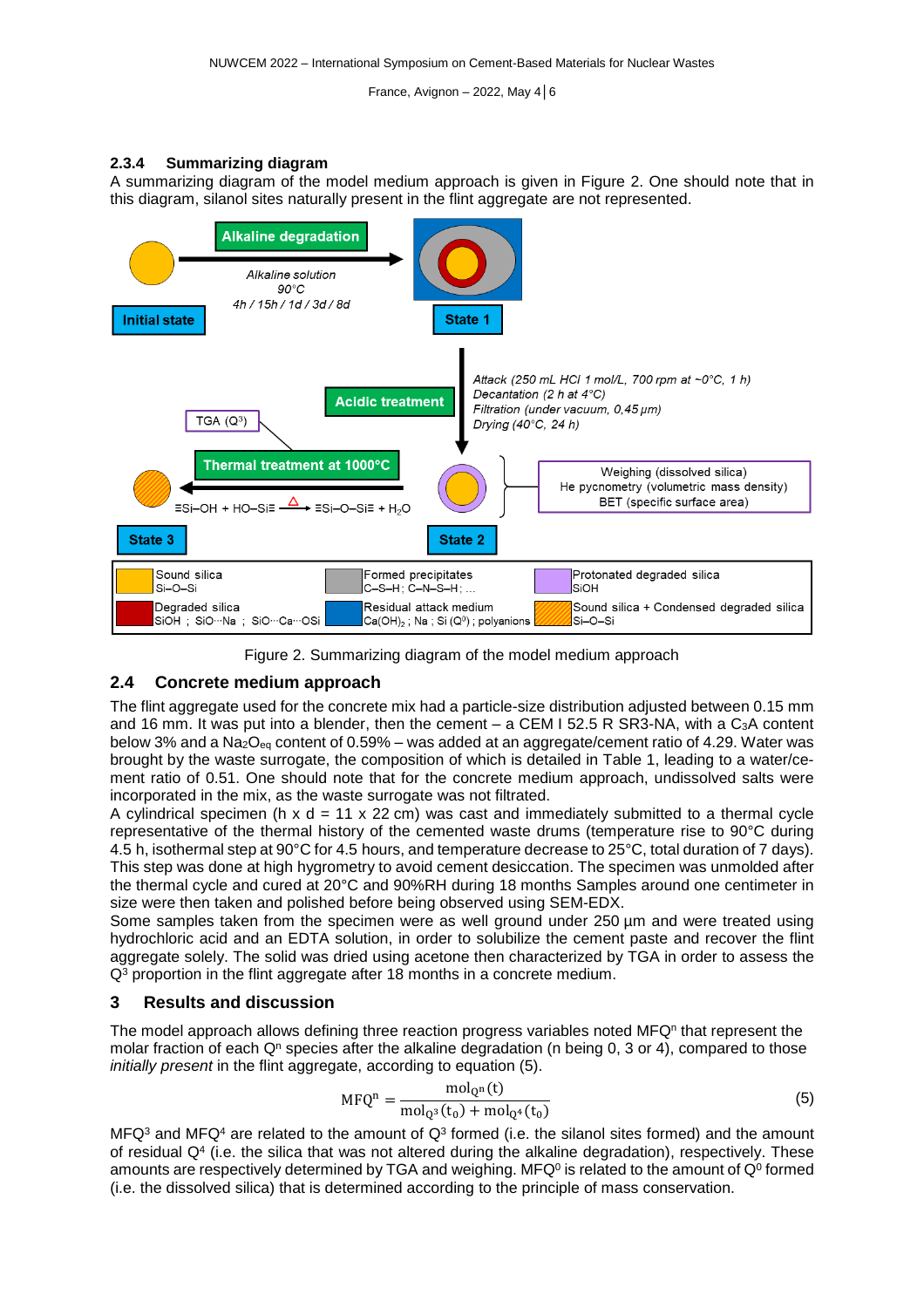A fourth reaction progress variable, noted MFQ $^{3\star}$ , is defined similarly to equation [\(5\)](#page-5-1) and represents the molar fraction of Q<sup>3</sup> present in the *residual aggregate* after the alkaline degradation, according to equation [\(6\)](#page-6-0).

<span id="page-6-0"></span>
$$
MFQ^{3*} = \frac{mol_{Q^3}(t)}{mol_{Q^3}(t) + mol_{Q^4}(t)}
$$
(6)

During the first three days of alkaline degradation, a slight increase then decrease of MFQ<sup>3</sup> and a great increase of MFQ $^{\circ}$  are observed [\(Figure](#page-6-1) 3). This suggests a competition between the dissolution of the aggregate and the formation of silanol sites within it, while the dissolution process is predominating due to the high alkalinity of the medium. SSA increases [\(Figure](#page-6-2) 4) as siloxane bonds are broken by hydroxide ions to create silanol sites, which opens the siliceous network, and as dissolution wells are formed in the aggregate grains. These phenomena lead to an increase of FMQ $^{3\star}$  [\(Figure](#page-6-3) 5), i.e. an increase of the  $Q<sup>3</sup>$  proportion in the part of the grains that was not dissolved. This results in a volumetric mass density decrease for the residual part of the grains [\(Figure](#page-6-4) 6) caused by swelling, following the formation of  $Q<sup>3</sup>$ 

<span id="page-6-1"></span>

<span id="page-6-3"></span>Beyond three days of alkaline degradation, almost all of the silica is dissolved and converted to  $Q^0$ species [\(Figure](#page-6-1) 3) and a few silanol sites remains in the parts of the grains that were not dissolved, as suggested by the decrease of MFQ<sup>3\*</sup>[\(Figure](#page-6-3) 5). The extended dissolution of the grains leads to the coalescence of the dissolution wells formed during the first three days of degradation, which results in a SSA decrease [\(Figure](#page-6-2) 4). The volumetric mass density of the remaining solid [\(Figure](#page-6-4) 6) is close to that of crystalline forms of silica such as quartz (2.65 g/cm<sup>3</sup>), suggesting that only the most crystalline part of the grains remains, and that this part was only slightly altered during the alkaline degradation.

<span id="page-6-4"></span><span id="page-6-2"></span>time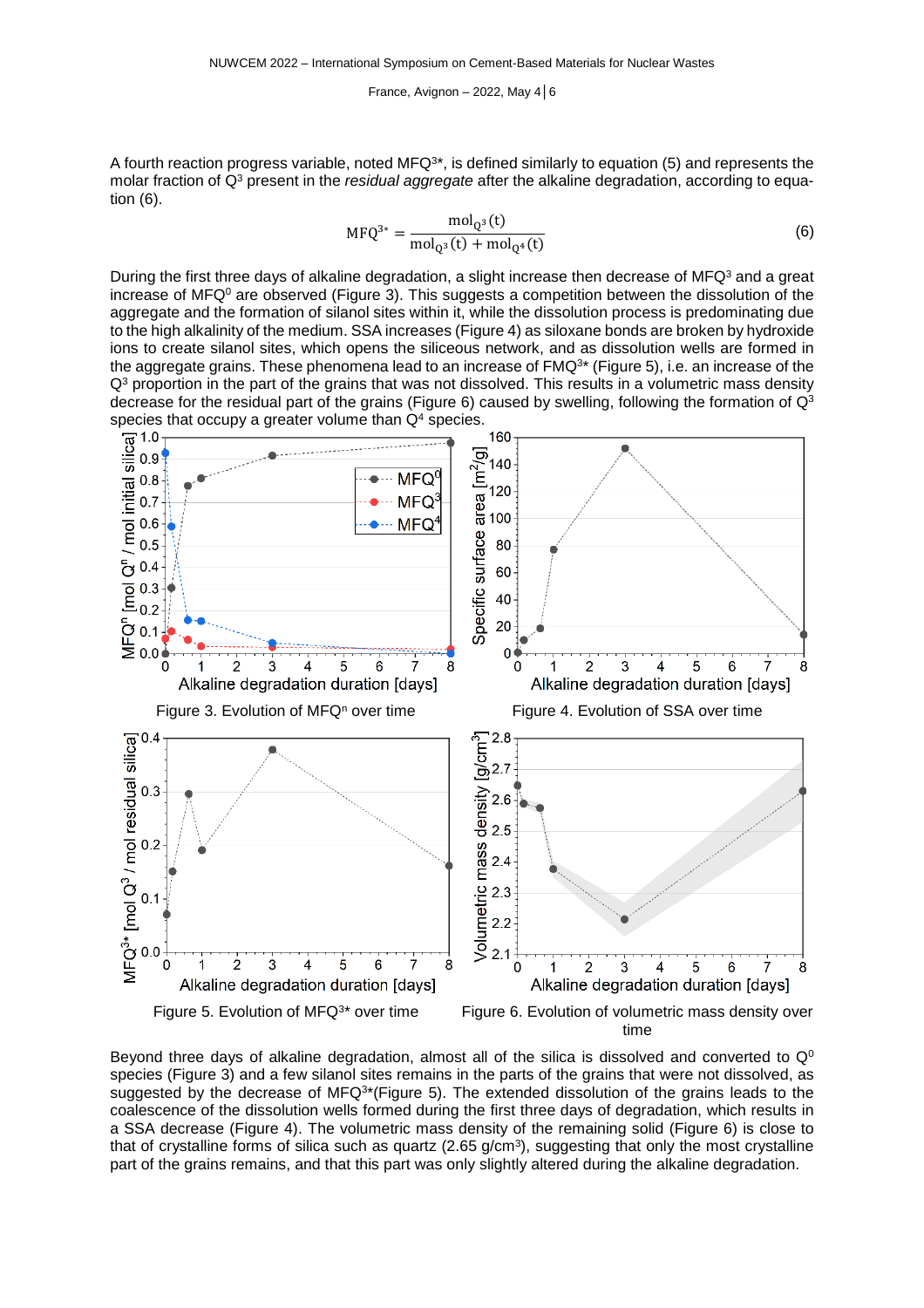Within the concrete medium approach, the concrete specimen mimicking the cement-encapsulated waste was submitted to a thermal cycle and cured for 18 months. Concrete samples were taken after this duration and polished sections were prepared. SEM-EDX observations (Figures [7](#page-7-0) & [8\)](#page-7-1) allows highlighting the presence of an alkaline siliceous product, located in veins formed in the cementitious matrix (purple arrow) in the periphery of some flint aggregates.



<span id="page-7-0"></span>

<span id="page-7-1"></span>

The said aggregates, that initially contain only traces amounts of sodium, show preferential areas that exhibit a significant sodium content with a Na/Si molar ratio reaching 0.38, highlighting their degradation. The absence of sodium in the remaining areas indicates that some parts of the flint aggregate are less likely to be attacked by the alkaline hydroxide ions. This observation is consistent with the conclusions led with the model medium approach, where only the most crystalline part of the flint aggregate was remaining.

Aggregate samples extracted from the concrete were characterized by TGA in order to assess the proportion of Q<sup>3</sup> that was formed in the grains in the concrete medium. The corresponding MFQ<sup>3</sup>\* proportion of 11.3% is equivalent to 2 hours of degradation in the model alkaline medium. Thereby, the model medium allows reaching a much higher degradation extent than in concrete.

#### **4 Conclusions**

The model medium allows highlighting the advanced dissolution of the siliceous network that constitutes the flint aggregate, leaving the most crystalline fraction of the grains as a leftover. These results comply with the observations led by SEM-EDX on concrete samples formulated to be representative of the cemented waste, where preferential degradation areas within the flint aggregate were observed. A chemical extraction of the aggregate initially embedded in the cementitious matrix allowed showing that high degradation extent of the aggregates can be achieved with the model medium. Indeed, the degradation progress of aggregates in concrete medium after 18 months could be reached in only a few hours using the model medium.

The model medium thus appears as an interesting tool to investigate the degradation pathway of aggregates depending on their cementitious environment: the composition of the degradation solution can be changed to mimic various cement systems, the solid and liquid phases can be easily separated for characterization, and high degrees of degradation can be reached within a short period of time. This approach will be used in future works to investigate the influence of the waste composition on the degradation process of the aggregates.

#### **5 Acknowledgements**

This study was financially supported by ONDRAF/NIRAS, the Belgian National Agency for Radioactive Waste and Enriched Fissile Materials.